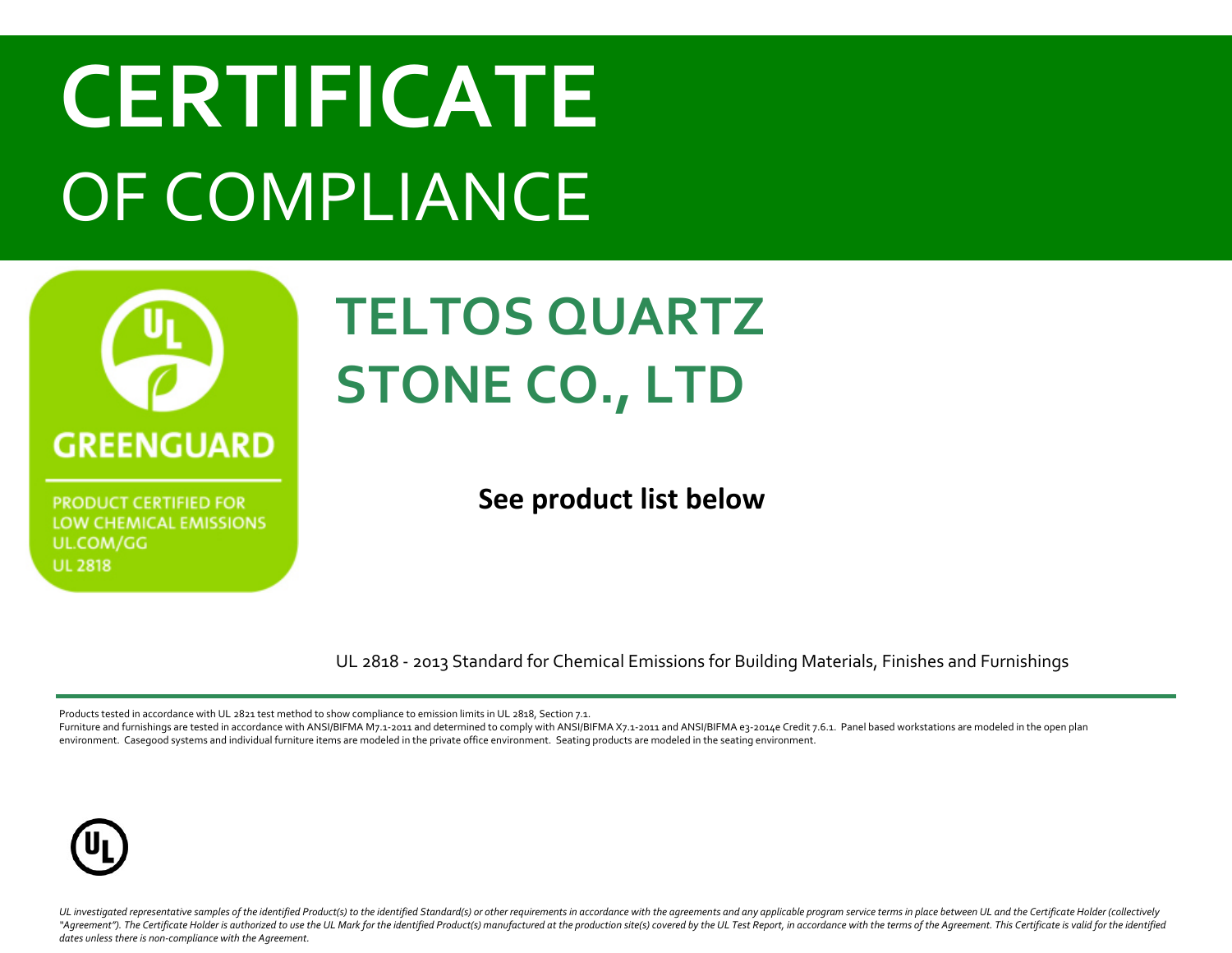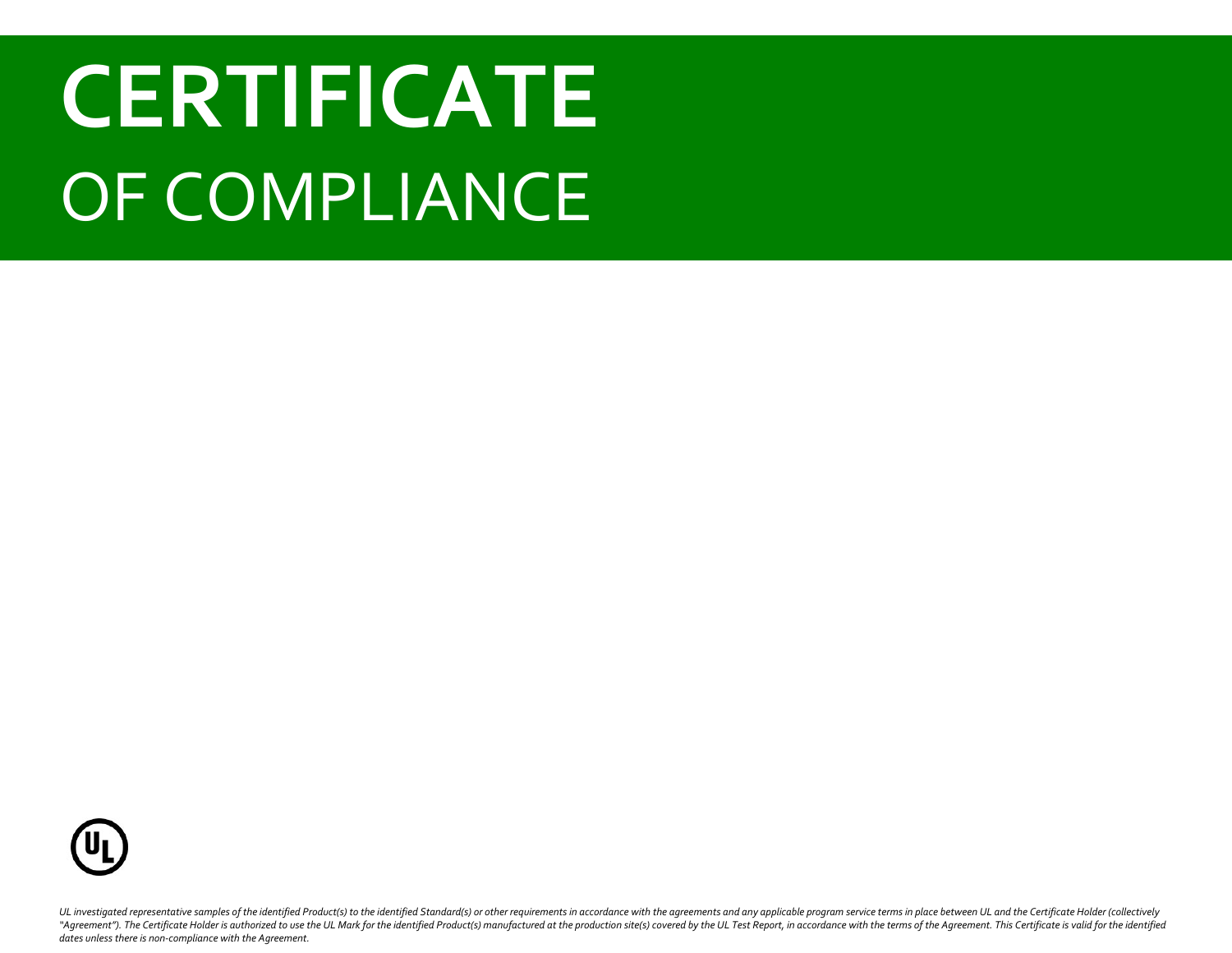#### **UL GREENGUARD Certified Products Listing**

| <b>Product Name</b>             | <b>Certification</b>        | <b>Status</b> | <b>Certificate</b><br><b>Number</b> | <b>Certification Period</b> | <b>Restrictions</b> |
|---------------------------------|-----------------------------|---------------|-------------------------------------|-----------------------------|---------------------|
|                                 |                             |               |                                     |                             |                     |
| BIANCO GRANIGLIA TT242 / 114636 | <b>GREENGUARD Certified</b> | Certified     | 70243-410                           | 08/12/2015-08/12/2022       |                     |
| TT263 SANTORINI                 | <b>GREENGUARD Certified</b> | Certified     | 70309-410                           | 08/12/2015-08/12/2022       |                     |
| TT7100 CARRARA                  | <b>GREENGUARD Certified</b> | Certified     | 70310-410                           | 08/12/2015-08/12/2022       |                     |
| TT7301 NORDIC GREY              | <b>GREENGUARD Certified</b> | Certified     | 70311-410                           | 08/12/2015-08/12/2022       |                     |
| TT390 NAXOS                     | <b>GREENGUARD Certified</b> | Certified     | 70312-410                           | 08/12/2015-08/12/2022       |                     |
| TT395 NOMBRE                    | <b>GREENGUARD Certified</b> | Certified     | 70313-410                           | 08/12/2015-08/12/2022       |                     |
| TT392 MARENGO                   | <b>GREENGUARD Certified</b> | Certified     | 70314-410                           | 08/12/2015-08/12/2022       |                     |
| <b>TT261 THERON</b>             | <b>GREENGUARD Certified</b> | Certified     | 70315-410                           | 08/12/2015-08/12/2022       |                     |
| <b>TT260 TRITON</b>             | <b>GREENGUARD Certified</b> | Certified     | 70316-410                           | 08/12/2015-08/12/2022       |                     |
| TT200 BIANCO STELLA             | <b>GREENGUARD Certified</b> | Certified     | 70317-410                           | 08/12/2015-08/12/2022       |                     |
| TT262 ALMENDRA                  | <b>GREENGUARD Certified</b> | Certified     | 70318-410                           | 08/12/2015-08/12/2022       |                     |
| TT9281 BOTTICINO                | <b>GREENGUARD Certified</b> | Certified     | 70319-410                           | 08/12/2015-08/12/2022       |                     |
| TT1003 CALACATTA                | <b>GREENGUARD Certified</b> | Certified     | 70320-410                           | 08/12/2015-08/12/2022       |                     |
| TT1001 STATUARIO                | <b>GREENGUARD Certified</b> | Certified     | 70321-410                           | 08/12/2015-08/12/2022       |                     |
| TT9181 WHITE PEARL              | <b>GREENGUARD Certified</b> | Certified     | 70445-410                           | 08/12/2015-08/12/2022       |                     |
| TT6000 BEIGE CLOUD              | <b>GREENGUARD Certified</b> | Certified     | 70446-410                           | 08/12/2015-08/12/2022       |                     |
| TT6001 CEMENT SAND              | <b>GREENGUARD Certified</b> | Certified     | 70447-410                           | 08/12/2015-08/12/2022       |                     |
| TT6002 GREEN PAPER              | <b>GREENGUARD Certified</b> | Certified     | 70448-410                           | 08/12/2015-08/12/2022       |                     |
| TT6003 GREY LONDON              | <b>GREENGUARD Certified</b> | Certified     | 70449-410                           | 08/12/2015-08/12/2022       |                     |

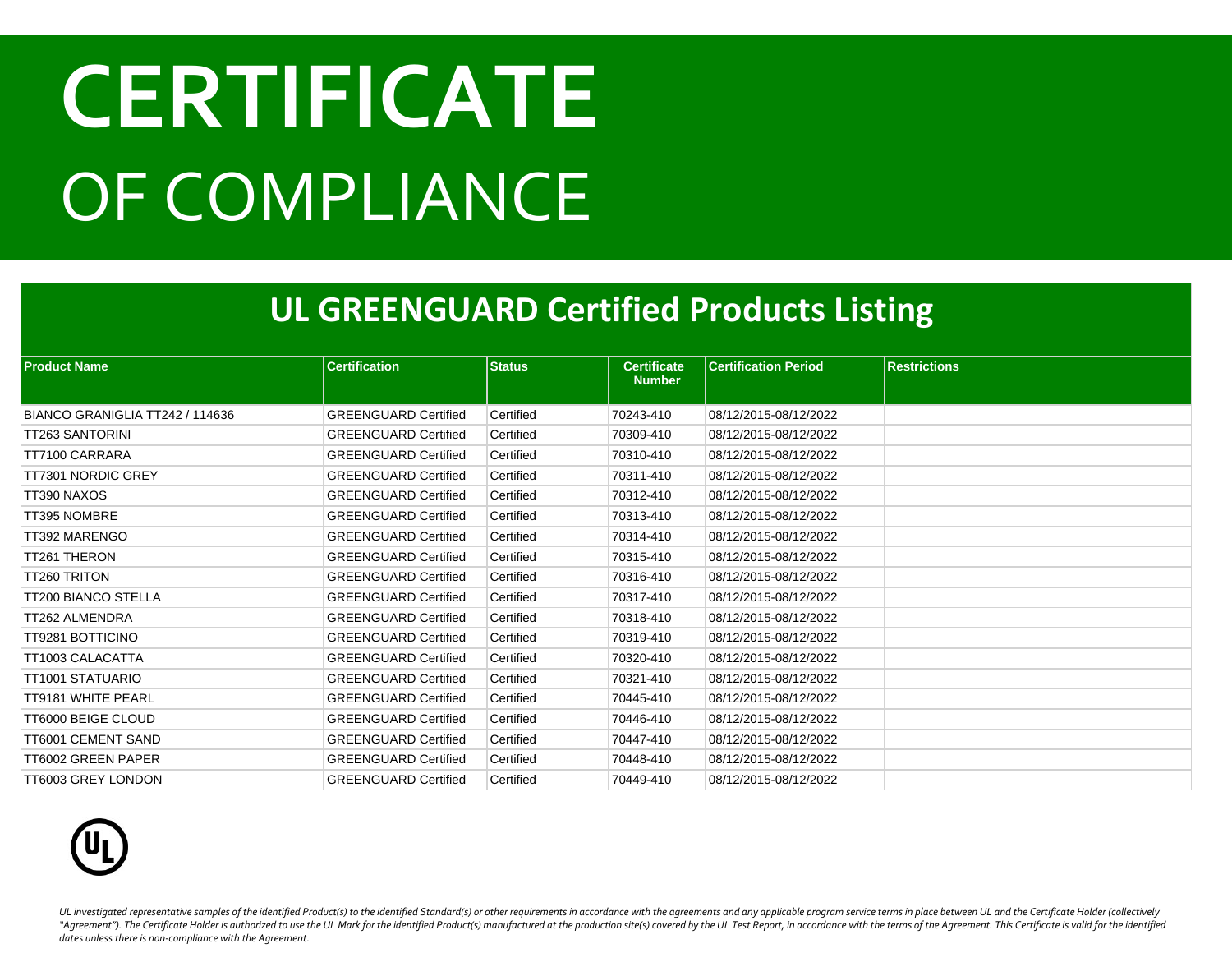| TT2001 GREY ROME                    | <b>GREENGUARD Certified</b> | Certified | 70450-410 | 08/12/2015-08/12/2022 |  |
|-------------------------------------|-----------------------------|-----------|-----------|-----------------------|--|
| TT5000 WHITE RIVER ONIX             | <b>GREENGUARD Certified</b> | Certified | 70451-410 | 08/12/2015-08/12/2022 |  |
| <b>TT405 CAPPUCCINO</b>             | <b>GREENGUARD Certified</b> | Certified | 70452-410 | 08/12/2015-08/12/2022 |  |
| <b>TT400 BIANCO ASSOLUTO</b>        | <b>GREENGUARD Certified</b> | Certified | 70453-410 | 08/12/2015-08/12/2022 |  |
| <b>TT420 GRIGIO ANTRACITE</b>       | <b>GREENGUARD Certified</b> | Certified | 70454-410 | 08/12/2015-08/12/2022 |  |
| TT425 CREMA                         | <b>GREENGUARD Certified</b> | Certified | 70455-410 | 08/12/2015-08/12/2022 |  |
| <b>TT375 GRIGIO PEPE</b>            | <b>GREENGUARD Certified</b> | Certified | 70456-410 | 08/12/2015-08/12/2022 |  |
| <b>TT525 NERO ASSOLUTO</b>          | <b>GREENGUARD Certified</b> | Certified | 70457-410 | 08/12/2015-08/12/2022 |  |
| <b>TT230 ROSSO STELLA</b>           | <b>GREENGUARD Certified</b> | Certified | 70458-410 | 08/12/2015-08/12/2022 |  |
| <b>TT225 NERO STELLA</b>            | <b>GREENGUARD Certified</b> | Certified | 70459-410 | 08/12/2015-08/12/2022 |  |
| TT1003BOR CALACATTA BORGHINI        | <b>GREENGUARD Certified</b> | Certified | 99854-410 | 09/12/2017-08/12/2022 |  |
| TT1003GIO CALACATTA GIOIA           | <b>GREENGUARD Certified</b> | Certified | 99855-410 | 09/12/2017-08/12/2022 |  |
| TT1003ORO CALACATTA ORO             | <b>GREENGUARD Certified</b> | Certified | 99856-410 | 09/12/2017-08/12/2022 |  |
| TT1003ST STATUARIO                  | <b>GREENGUARD Certified</b> | Certified | 99857-410 | 09/12/2017-08/12/2022 |  |
| <b>TT1004GIO CALACATTA GIOIA</b>    | <b>GREENGUARD Certified</b> | Certified | 99858-410 | 09/12/2017-08/12/2022 |  |
| TT1004ORO CALACATTA ORO             | <b>GREENGUARD Certified</b> | Certified | 99859-410 | 09/12/2017-08/12/2022 |  |
| <b>TT1004ST STATUARIO</b>           | <b>GREENGUARD Certified</b> | Certified | 99860-410 | 09/12/2017-08/12/2022 |  |
| TT1005 DAKOTA                       | <b>GREENGUARD Certified</b> | Certified | 99861-410 | 09/12/2017-08/12/2022 |  |
| <b>TT1008BOR CALACATTA BORGHINI</b> | <b>GREENGUARD Certified</b> | Certified | 99862-410 | 09/12/2017-08/12/2022 |  |
| <b>TT1008GIO CALACATTA GIOIA</b>    | <b>GREENGUARD Certified</b> | Certified | 99863-410 | 09/12/2017-08/12/2022 |  |
| TT1008ORO CALACATTA ORO             | <b>GREENGUARD Certified</b> | Certified | 99864-410 | 09/12/2017-08/12/2022 |  |
| <b>TT1008ST STATUARIO</b>           | <b>GREENGUARD Certified</b> | Certified | 99865-410 | 09/12/2017-08/12/2022 |  |
| <b>TT1014BOR CALACATTA BORGHINI</b> | <b>GREENGUARD Certified</b> | Certified | 99866-410 | 09/12/2017-08/12/2022 |  |
| TT1014ORO CALACATTA ORO             | <b>GREENGUARD Certified</b> | Certified | 99867-410 | 09/12/2017-08/12/2022 |  |
| <b>TT1014ST STATUARIO</b>           | <b>GREENGUARD Certified</b> | Certified | 99868-410 | 09/12/2017-08/12/2022 |  |
| TT1024GIO CALACATTA GIOIA           | <b>GREENGUARD Certified</b> | Certified | 99869-410 | 09/12/2017-08/12/2022 |  |

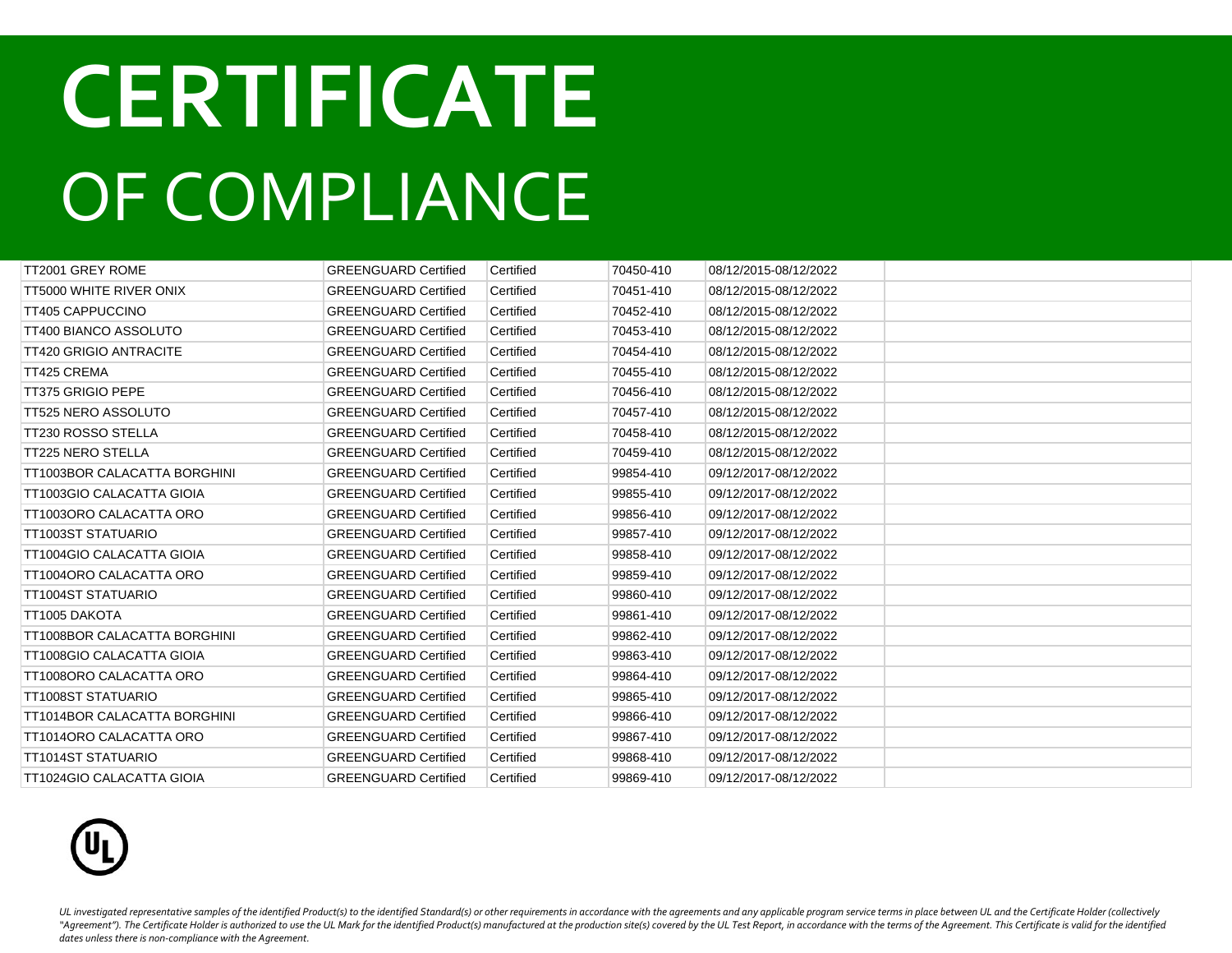| TT1027GIO CALACATTA GIOIA        | <b>GREENGUARD Certified</b> | Certified | 99870-410 | 09/12/2017-08/12/2022 |  |
|----------------------------------|-----------------------------|-----------|-----------|-----------------------|--|
| TT1030BOR CALACATTA BORGHINI     | <b>GREENGUARD Certified</b> | Certified | 99871-410 | 09/12/2017-08/12/2022 |  |
| TT1065 CALACATTA BORGHINI        | <b>GREENGUARD Certified</b> | Certified | 99872-410 | 09/12/2017-08/12/2022 |  |
| <b>TT210 GRIGIO STELLA</b>       | <b>GREENGUARD Certified</b> | Certified | 99873-410 | 09/12/2017-08/12/2022 |  |
| TT270 CHETEAU BLANC              | <b>GREENGUARD Certified</b> | Certified | 99874-410 | 09/12/2017-08/12/2022 |  |
| TT3001 PIETRA GREY               | <b>GREENGUARD Certified</b> | Certified | 99875-410 | 09/12/2017-08/12/2022 |  |
| TT3003 CALACATTA FANTASY         | <b>GREENGUARD Certified</b> | Certified | 99876-410 | 09/12/2017-08/12/2022 |  |
| <b>TT3004 STATUARIETTO GREY</b>  | <b>GREENGUARD Certified</b> | Certified | 99877-410 | 09/12/2017-08/12/2022 |  |
| TT3006 VAGLI                     | <b>GREENGUARD Certified</b> | Certified | 99878-410 | 09/12/2017-08/12/2022 |  |
| TT301 BIANCO COMETA              | <b>GREENGUARD Certified</b> | Certified | 99879-410 | 09/12/2017-08/12/2022 |  |
| TT3011 YURA GREY                 | <b>GREENGUARD Certified</b> | Certified | 99880-410 | 09/12/2017-08/12/2022 |  |
| <b>TT305 WHITE SPONGE</b>        | <b>GREENGUARD Certified</b> | Certified | 99881-410 | 09/12/2017-08/12/2022 |  |
| <b>TT345 BIANCO FIRENZE</b>      | <b>GREENGUARD Certified</b> | Certified | 99882-410 | 09/12/2017-08/12/2022 |  |
| TT350 SAHARA BEIGE               | <b>GREENGUARD Certified</b> | Certified | 99883-410 | 09/12/2017-08/12/2022 |  |
| <b>TT355 BEIGE SAND</b>          | <b>GREENGUARD Certified</b> | Certified | 99884-410 | 09/12/2017-08/12/2022 |  |
| TT394 CENIZA                     | <b>GREENGUARD Certified</b> | Certified | 99885-410 | 09/12/2017-08/12/2022 |  |
| <b>TT398 MALTA GREY</b>          | <b>GREENGUARD Certified</b> | Certified | 99886-410 | 09/12/2017-08/12/2022 |  |
| <b>TT415 GRIGIO FUMO</b>         | <b>GREENGUARD Certified</b> | Certified | 99887-410 | 09/12/2017-08/12/2022 |  |
| <b>TT501 MONTCLAIR</b>           | <b>GREENGUARD Certified</b> | Certified | 99888-410 | 09/12/2017-08/12/2022 |  |
| <b>TT502 STATUARIO IMPERIALE</b> | <b>GREENGUARD Certified</b> | Certified | 99889-410 | 09/12/2017-08/12/2022 |  |
| <b>TT506 HEATHER GREY</b>        | <b>GREENGUARD Certified</b> | Certified | 99890-410 | 09/12/2017-08/12/2022 |  |
| TT507 ALABASTER                  | <b>GREENGUARD Certified</b> | Certified | 99891-410 | 09/12/2017-08/12/2022 |  |
| <b>TT512 DOVE WHITE</b>          | <b>GREENGUARD Certified</b> | Certified | 99892-410 | 09/12/2017-08/12/2022 |  |
| TT521 UPPER WEST SIDE            | <b>GREENGUARD Certified</b> | Certified | 99893-410 | 09/12/2017-08/12/2022 |  |
| <b>TT522 ANCHOR</b>              | <b>GREENGUARD Certified</b> | Certified | 99894-410 | 09/12/2017-08/12/2022 |  |
| TT524 BELGIUM BLUE               | <b>GREENGUARD Certified</b> | Certified | 99895-410 | 09/12/2017-08/12/2022 |  |

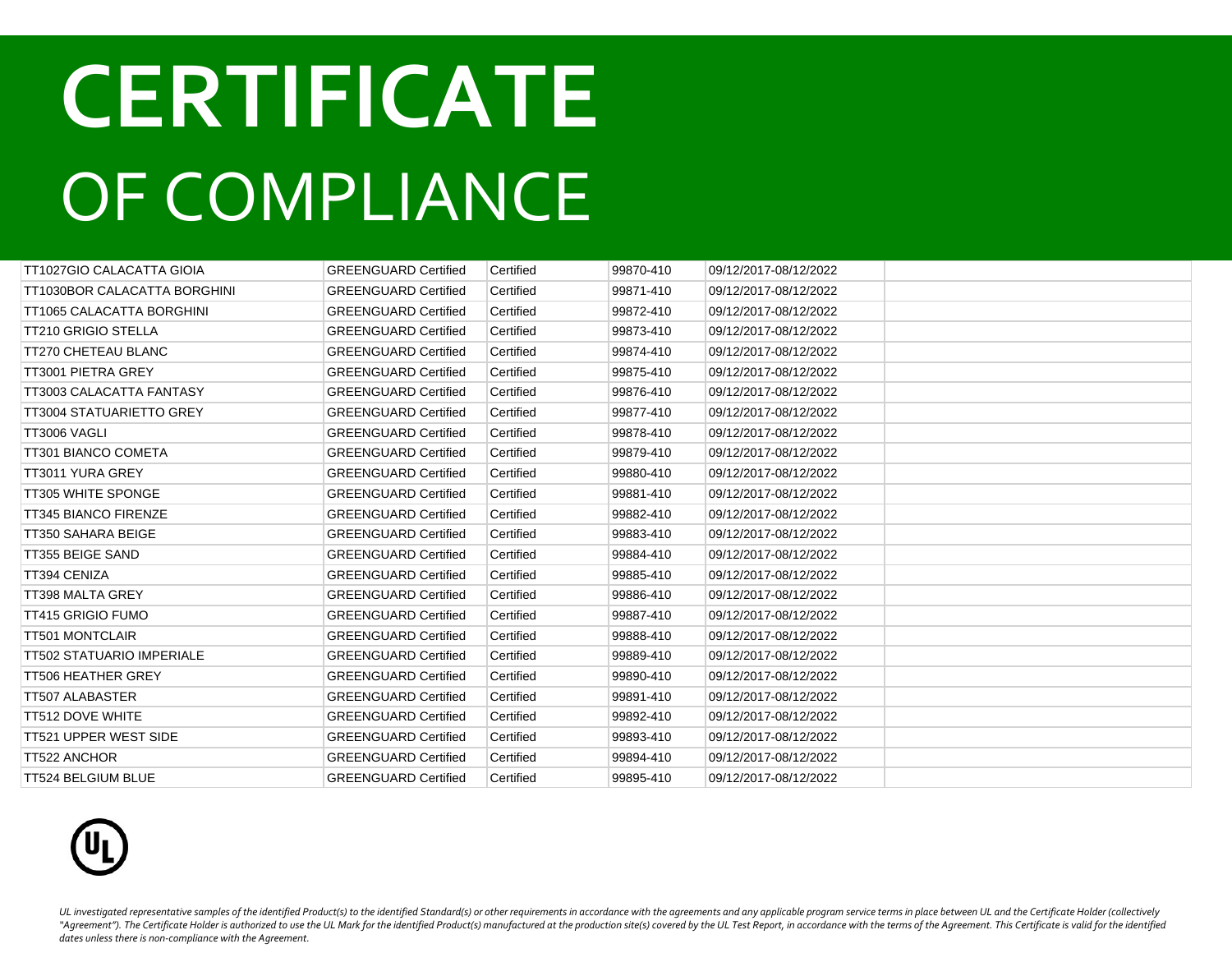| <b>TT530 ST LAUREN</b>         | <b>GREENGUARD Certified</b> | Certified | 99896-410  | 09/12/2017-08/12/2022 |  |
|--------------------------------|-----------------------------|-----------|------------|-----------------------|--|
| TT531 SAVANNAH                 | <b>GREENGUARD Certified</b> | Certified | 99897-410  | 09/12/2017-08/12/2022 |  |
| TT550 BIANCO SUPREMO           | <b>GREENGUARD Certified</b> | Certified | 99898-410  | 09/12/2017-08/12/2022 |  |
| <b>TT555 GRIGIO NUBE</b>       | <b>GREENGUARD Certified</b> | Certified | 99899-410  | 09/12/2017-08/12/2022 |  |
| TT560 PALMA                    | <b>GREENGUARD Certified</b> | Certified | 99900-410  | 09/12/2017-08/12/2022 |  |
| <b>TT565 ONICE BIANCO</b>      | <b>GREENGUARD Certified</b> | Certified | 99901-410  | 09/12/2017-08/12/2022 |  |
| TT6004 CEMENTO                 | <b>GREENGUARD Certified</b> | Certified | 99902-410  | 09/12/2017-08/12/2022 |  |
| <b>TT7013 SUPER WHITE</b>      | <b>GREENGUARD Certified</b> | Certified | 99903-410  | 09/12/2017-08/12/2022 |  |
| TT7014 TAJ MAHAL               | <b>GREENGUARD Certified</b> | Certified | 99904-410  | 09/12/2017-08/12/2022 |  |
| TT7040 WHITE MACAUBAS          | <b>GREENGUARD Certified</b> | Certified | 99905-410  | 09/12/2017-08/12/2022 |  |
| TT7102 CARRARA GOLD            | <b>GREENGUARD Certified</b> | Certified | 99906-410  | 09/12/2017-08/12/2022 |  |
| TT7103 STATUARIO DIVINO        | <b>GREENGUARD Certified</b> | Certified | 99907-410  | 09/12/2017-08/12/2022 |  |
| <b>TT7104 SNOW WHITE</b>       | <b>GREENGUARD Certified</b> | Certified | 99908-410  | 09/12/2017-08/12/2022 |  |
| TT7105 EMPIRE GREY             | <b>GREENGUARD Certified</b> | Certified | 99909-410  | 09/12/2017-08/12/2022 |  |
| <b>TT7107 SEASTONE GREY</b>    | <b>GREENGUARD Certified</b> | Certified | 99910-410  | 09/12/2017-08/12/2022 |  |
| TT7108 GOLDEN DESERT           | <b>GREENGUARD Certified</b> | Certified | 99911-410  | 09/12/2017-08/12/2022 |  |
| TT7191 BIANCO PALLADIO         | <b>GREENGUARD Certified</b> | Certified | 99912-410  | 09/12/2017-08/12/2022 |  |
| TT8011 WATERFALL               | <b>GREENGUARD Certified</b> | Certified | 99913-410  | 09/12/2017-08/12/2022 |  |
| <b>TT518 VENATINO</b>          | <b>GREENGUARD Certified</b> | Certified | 99914-410  | 09/12/2017-08/12/2022 |  |
| <b>TT516 WHITE ICE</b>         | <b>GREENGUARD Certified</b> | Certified | 99915-410  | 09/12/2017-08/12/2022 |  |
| <b>TT514 ARABESCATO</b>        | <b>GREENGUARD Certified</b> | Certified | 99916-410  | 09/12/2017-08/12/2022 |  |
| <b>TT376 THUNDER SKY</b>       | <b>GREENGUARD Certified</b> | Certified | 99917-410  | 09/12/2017-08/12/2022 |  |
| <b>TT522 ANCHOR</b>            | <b>GREENGUARD Certified</b> | Certified | 99918-410  | 09/12/2017-08/12/2022 |  |
| TT526 MARFIL                   | <b>GREENGUARD Certified</b> | Certified | 99919-410  | 09/12/2017-08/12/2022 |  |
| <b>TT7030BD WHITE STATUARY</b> | <b>GREENGUARD Certified</b> | Certified | 99920-410  | 09/12/2017-08/12/2022 |  |
| TT208 Pebble Beach             | <b>GREENGUARD Certified</b> | Certified | 110883-410 | 04/24/2018-08/12/2022 |  |

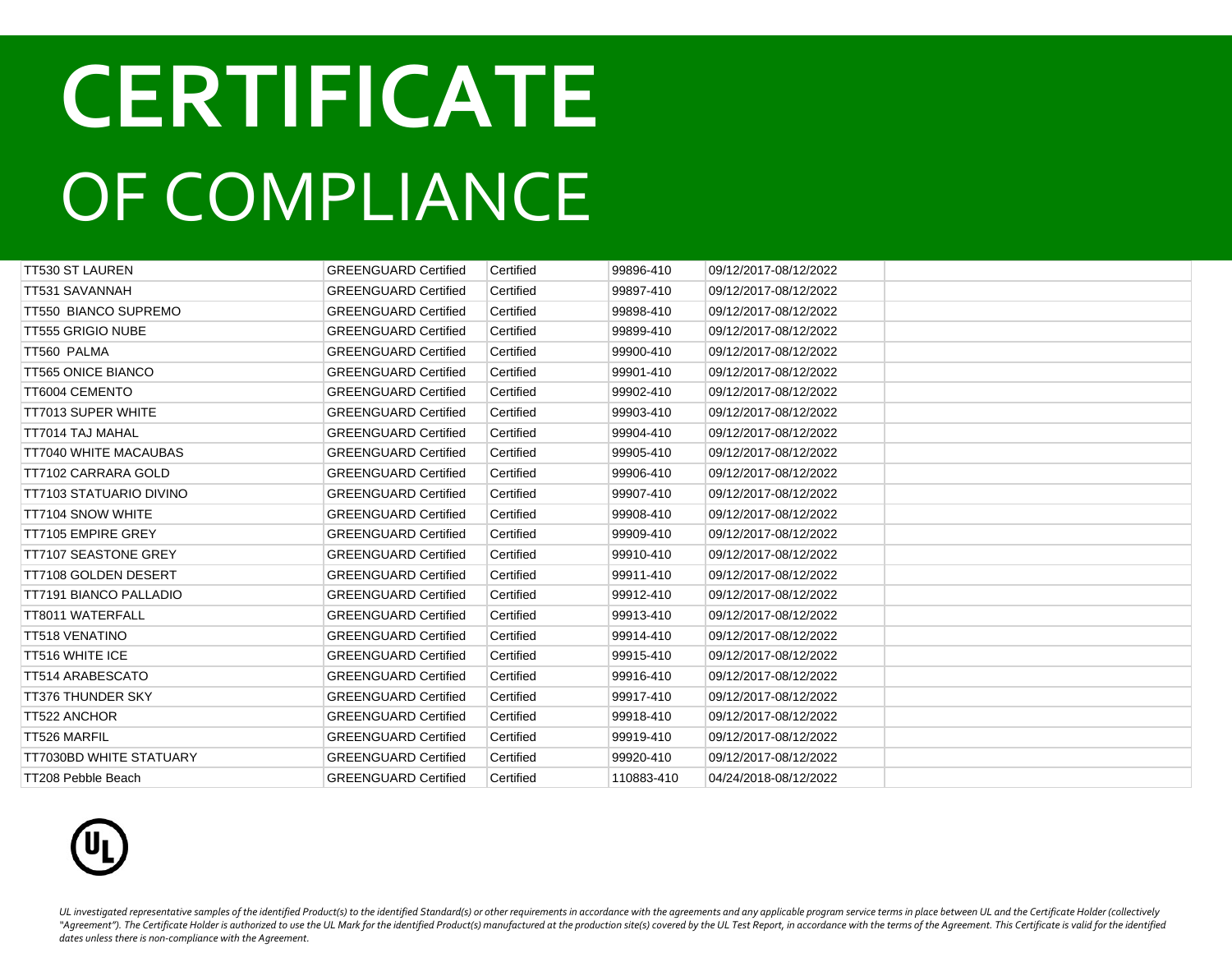| TT207 White Lace          | <b>GREENGUARD Certified</b> | Certified | 110884-410 | 04/24/2018-08/12/2022 |  |
|---------------------------|-----------------------------|-----------|------------|-----------------------|--|
| TT397 Dove Grey           | <b>GREENGUARD Certified</b> | Certified | 110885-410 | 04/24/2018-08/12/2022 |  |
| TT9001 Calacatta Pearl    | <b>GREENGUARD Certified</b> | Certified | 110886-410 | 04/24/2018-08/12/2022 |  |
| TT9002 Calacatta Taj      | <b>GREENGUARD Certified</b> | Certified | 110887-410 | 04/24/2018-08/12/2022 |  |
| TT9340 Galation           | <b>GREENGUARD Certified</b> | Certified | 110888-410 | 04/24/2018-08/12/2022 |  |
| TT9341 Light Silk         | <b>GREENGUARD Certified</b> | Certified | 110889-410 | 04/24/2018-08/12/2022 |  |
| TT9342 Venato Extra       | <b>GREENGUARD Certified</b> | Certified | 110890-410 | 04/24/2018-08/12/2022 |  |
| TT9343 Dark Silk          | <b>GREENGUARD Certified</b> | Certified | 110891-410 | 04/24/2018-08/12/2022 |  |
| TT9382 Aapen              | <b>GREENGUARD Certified</b> | Certified | 110892-410 | 04/24/2018-08/12/2022 |  |
| TT9383 Linen              | <b>GREENGUARD Certified</b> | Certified | 110894-410 | 04/24/2018-08/12/2022 |  |
| TT9386 Spring Valley      | <b>GREENGUARD Certified</b> | Certified | 110895-410 | 04/24/2018-08/12/2022 |  |
| TT9384 Carrara Classic    | <b>GREENGUARD Certified</b> | Certified | 110897-410 | 04/24/2018-08/12/2022 |  |
| <b>TT511 MAHOGANY</b>     | <b>GREENGUARD Certified</b> | Certified | 110900-410 | 04/24/2018-08/12/2022 |  |
| <b>TT0001 BLUE SAVOIE</b> | <b>GREENGUARD Certified</b> | Certified | 110902-410 | 04/24/2018-08/12/2022 |  |
| TT509 CAPPUCCINO          | <b>GREENGUARD Certified</b> | Certified | 110903-410 | 04/24/2018-08/12/2022 |  |
| TT508 AZUL ARAN           | <b>GREENGUARD Certified</b> | Certified | 110904-410 | 04/24/2018-08/12/2022 |  |
| TT9347 CENTAURY BROWN     | <b>GREENGUARD Certified</b> | Certified | 110906-410 | 04/24/2018-08/12/2022 |  |
| TT9344 OLIMPO             | <b>GREENGUARD Certified</b> | Certified | 110907-410 | 04/24/2018-08/12/2022 |  |
| TT9346 MOTHER EARTH       | <b>GREENGUARD Certified</b> | Certified | 110908-410 | 04/24/2018-08/12/2022 |  |
| TT9385 PANKU              | <b>GREENGUARD Certified</b> | Certified | 110909-410 | 04/24/2018-08/12/2022 |  |
| TT9384 BACCO              | <b>GREENGUARD Certified</b> | Certified | 110910-410 | 04/24/2018-08/12/2022 |  |
| TT532 CUPIDO              | <b>GREENGUARD Certified</b> | Certified | 110911-410 | 04/24/2018-08/12/2022 |  |
| TT533 ARES                | <b>GREENGUARD Certified</b> | Certified | 110912-410 | 04/24/2018-08/12/2022 |  |
| TT536 VENERE              | <b>GREENGUARD Certified</b> | Certified | 110913-410 | 04/24/2018-08/12/2022 |  |
| TT505 AKOYA               | <b>GREENGUARD Certified</b> | Certified | 110914-410 | 04/24/2018-08/12/2022 |  |
| TT513 RUSTY FALLS         | <b>GREENGUARD Certified</b> | Certified | 110915-410 | 04/24/2018-08/12/2022 |  |

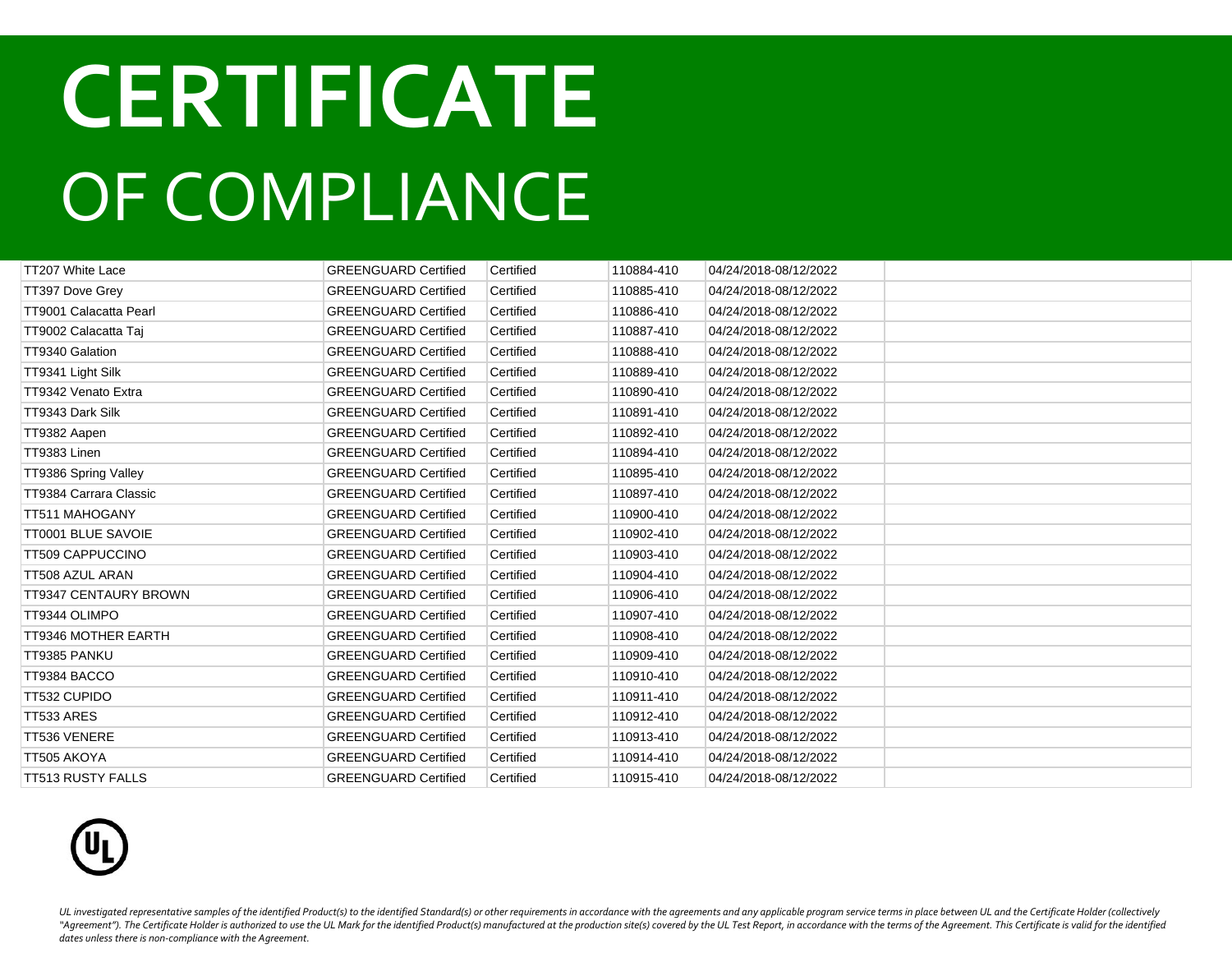| TT304 Papamoa                | <b>GREENGUARD Certified</b> | Certified | 110916-410 | 04/24/2018-08/12/2022 |  |
|------------------------------|-----------------------------|-----------|------------|-----------------------|--|
| TT203 Fox Glacier            | <b>GREENGUARD Certified</b> | Certified | 110917-410 | 04/24/2018-08/12/2022 |  |
| TT204 Cardrona               | <b>GREENGUARD Certified</b> | Certified | 110918-410 | 04/24/2018-08/12/2022 |  |
| TT538 SIENA GOLD             | <b>GREENGUARD Certified</b> | Certified | 110919-410 | 04/24/2018-08/12/2022 |  |
| TT512 DOVE WHITE             | <b>GREENGUARD Certified</b> | Certified | 110920-410 | 04/24/2018-08/12/2022 |  |
| TT244 BLANCO NATURALE        | <b>GREENGUARD Certified</b> | Certified | 110921-410 | 04/24/2018-08/12/2022 |  |
| <b>TT314 GRIS NATURALE</b>   | <b>GREENGUARD Certified</b> | Certified | 110922-410 | 04/24/2018-08/12/2022 |  |
| TT535 SOAPSTONE              | <b>GREENGUARD Certified</b> | Certified | 110923-410 | 04/24/2018-08/12/2022 |  |
| TT8013 Sigma                 | <b>GREENGUARD Certified</b> | Certified | 110924-410 | 04/24/2018-08/12/2022 |  |
| TT7115 MIRAGE                | <b>GREENGUARD Certified</b> | Certified | 110927-410 | 04/24/2018-08/12/2022 |  |
| TT393 NOBLE GREY             | <b>GREENGUARD Certified</b> | Certified | 110928-410 | 04/24/2018-08/12/2022 |  |
| TT4002 Golden Bay            | <b>GREENGUARD Certified</b> | Certified | 110929-410 | 04/24/2018-08/12/2022 |  |
| TT4005 Millbrook             | <b>GREENGUARD Certified</b> | Certified | 110930-410 | 04/24/2018-08/12/2022 |  |
| TT006 Phia                   | <b>GREENGUARD Certified</b> | Certified | 110931-410 | 04/24/2018-08/12/2022 |  |
| <b>TT198</b>                 | <b>GREENGUARD Certified</b> | Certified | 111241-410 | 04/24/2018-08/12/2022 |  |
| TT517 Mahogany               | <b>GREENGUARD Certified</b> | Certified | 111242-410 | 04/24/2018-08/12/2022 |  |
| TT9381 Carrara Classic       | <b>GREENGUARD Certified</b> | Certified | 111243-410 | 04/24/2018-08/12/2022 |  |
| <b>TT246</b>                 | <b>GREENGUARD Certified</b> | Certified | 111507-410 | 04/24/2018-08/12/2022 |  |
| <b>TT277 COBBLE STONE</b>    | <b>GREENGUARD Certified</b> | Certified | 122702-410 | 06/27/2018-08/12/2022 |  |
| <b>TT271 FASHION WHITE</b>   | <b>GREENGUARD Certified</b> | Certified | 122703-410 | 06/27/2018-08/12/2022 |  |
| T278 Heirloom Grey           | <b>GREENGUARD Certified</b> | Certified | 122704-410 | 06/27/2018-08/12/2022 |  |
| TT279 Mocha                  | <b>GREENGUARD Certified</b> | Certified | 122869-410 | 06/27/2018-08/12/2022 |  |
| TT273 Nova Grey              | <b>GREENGUARD Certified</b> | Certified | 122870-410 | 06/27/2018-08/12/2022 |  |
| TT274 Summer Rain            | <b>GREENGUARD Certified</b> | Certified | 122871-410 | 06/27/2018-08/12/2022 |  |
| TT9991 Matterhorn            | <b>GREENGUARD Certified</b> | Certified | 122872-410 | 06/27/2018-08/12/2022 |  |
| <b>TT590 Statuary Marble</b> | <b>GREENGUARD Certified</b> | Certified | 122873-410 | 06/27/2018-08/12/2022 |  |

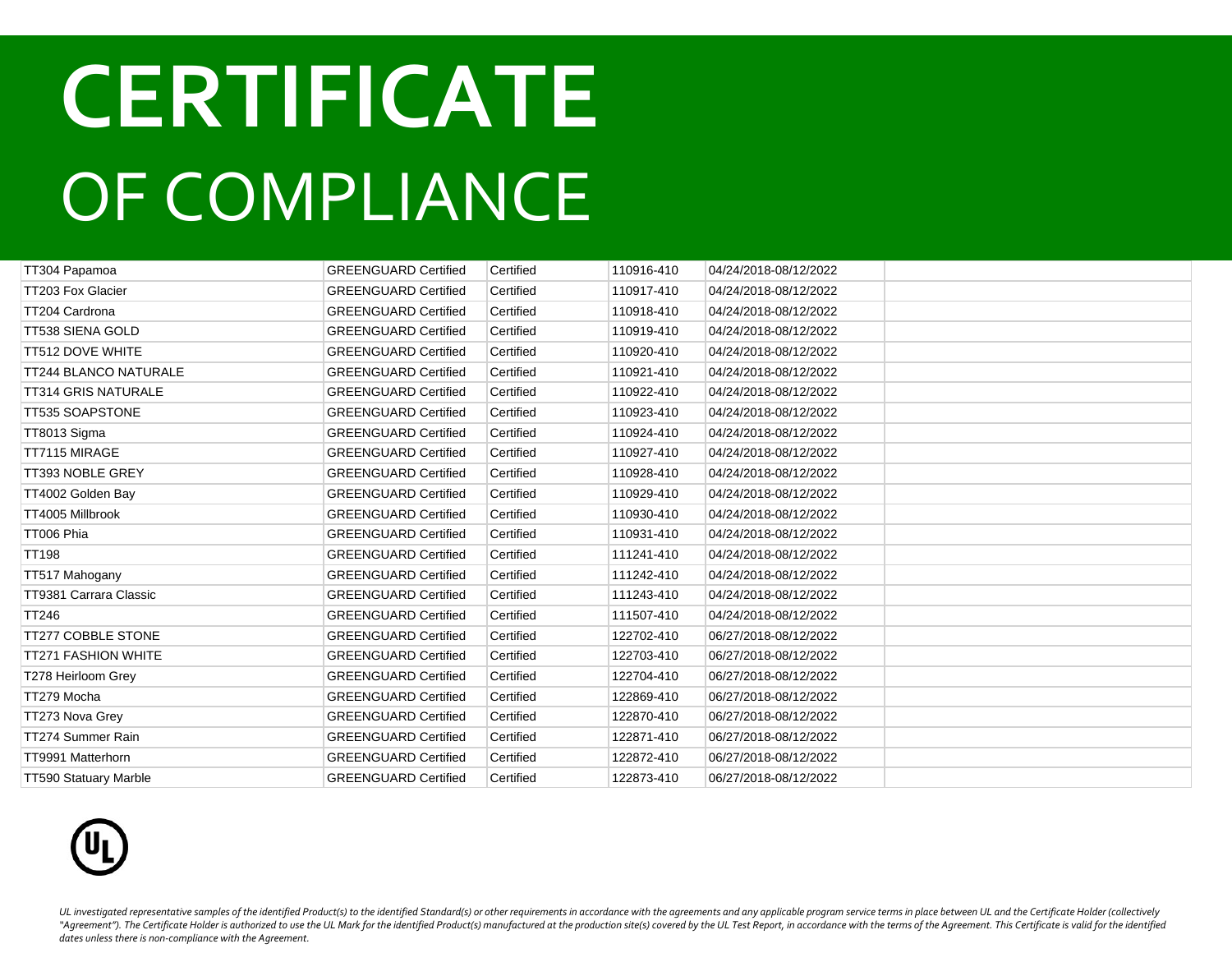| TT9906 Yukon Gold            | <b>GREENGUARD Certified</b> | Certified | 122874-410 | 06/27/2018-08/12/2022 |  |
|------------------------------|-----------------------------|-----------|------------|-----------------------|--|
| TT275 Arena                  | <b>GREENGUARD Certified</b> | Certified | 122875-410 | 06/27/2018-08/12/2022 |  |
| TT9912 Stargaze              | <b>GREENGUARD Certified</b> | Certified | 122876-410 | 06/27/2018-08/12/2022 |  |
| TT9915 Windy Storm           | <b>GREENGUARD Certified</b> | Certified | 122877-410 | 06/27/2018-08/12/2022 |  |
| TT9914 Brulee                | <b>GREENGUARD Certified</b> | Certified | 122878-410 | 06/27/2018-08/12/2022 |  |
| TT9913 Copper Mine           | <b>GREENGUARD Certified</b> | Certified | 122879-410 | 06/27/2018-08/12/2022 |  |
| TT9339 Solar Drift           | <b>GREENGUARD Certified</b> | Certified | 122880-410 | 06/27/2018-08/12/2022 |  |
| TT9911 Grey Tundra           | <b>GREENGUARD Certified</b> | Certified | 122881-410 | 06/27/2018-08/12/2022 |  |
| TT715 White Onix             | <b>GREENGUARD Certified</b> | Certified | 122882-410 | 06/27/2018-08/12/2022 |  |
| TT9992 Perlato               | <b>GREENGUARD Certified</b> | Certified | 122887-410 | 06/27/2018-08/12/2022 |  |
| TT347                        | <b>GREENGUARD Certified</b> | Certified | 173683-410 | 05/15/2020-08/12/2022 |  |
| TT273                        | <b>GREENGUARD Certified</b> | Certified | 173684-410 | 05/15/2020-08/12/2022 |  |
| TT274                        | <b>GREENGUARD Certified</b> | Certified | 173685-410 | 05/15/2020-08/12/2022 |  |
| <b>TT275</b>                 | <b>GREENGUARD Certified</b> | Certified | 173686-410 | 05/15/2020-08/12/2022 |  |
| <b>TT271</b>                 | <b>GREENGUARD Certified</b> | Certified | 173687-410 | 05/15/2020-08/12/2022 |  |
| TT277                        | <b>GREENGUARD Certified</b> | Certified | 173688-410 | 05/15/2020-08/12/2022 |  |
| TT279                        | <b>GREENGUARD Certified</b> | Certified | 173689-410 | 05/15/2020-08/12/2022 |  |
| <b>TT281</b>                 | <b>GREENGUARD Certified</b> | Certified | 173690-410 | 05/15/2020-08/12/2022 |  |
| STORM TT1184                 | <b>GREENGUARD Certified</b> | Certified | 240436-410 | 08/22/2021-08/12/2022 |  |
| WHITE PICASSO TT620          | <b>GREENGUARD Certified</b> | Certified | 240579-410 | 08/22/2021-08/12/2022 |  |
| LA TERRA TT2371              | <b>GREENGUARD Certified</b> | Certified | 240580-410 | 08/22/2021-08/12/2022 |  |
| <b>BLACK PICASSO TT2709</b>  | <b>GREENGUARD Certified</b> | Certified | 240581-410 | 08/22/2021-08/12/2022 |  |
| CALACATTA MOOD TT2507        | <b>GREENGUARD Certified</b> | Certified | 240582-410 | 08/22/2021-08/12/2022 |  |
| RIGOLETTO TT2339             | <b>GREENGUARD Certified</b> | Certified | 240583-410 | 08/22/2021-08/12/2022 |  |
| <b>VENATO BERNINI TT3239</b> | <b>GREENGUARD Certified</b> | Certified | 240584-410 | 08/22/2021-08/12/2022 |  |
| <b>TINTORETTO TT2370</b>     | <b>GREENGUARD Certified</b> | Certified | 240585-410 | 08/22/2021-08/12/2022 |  |

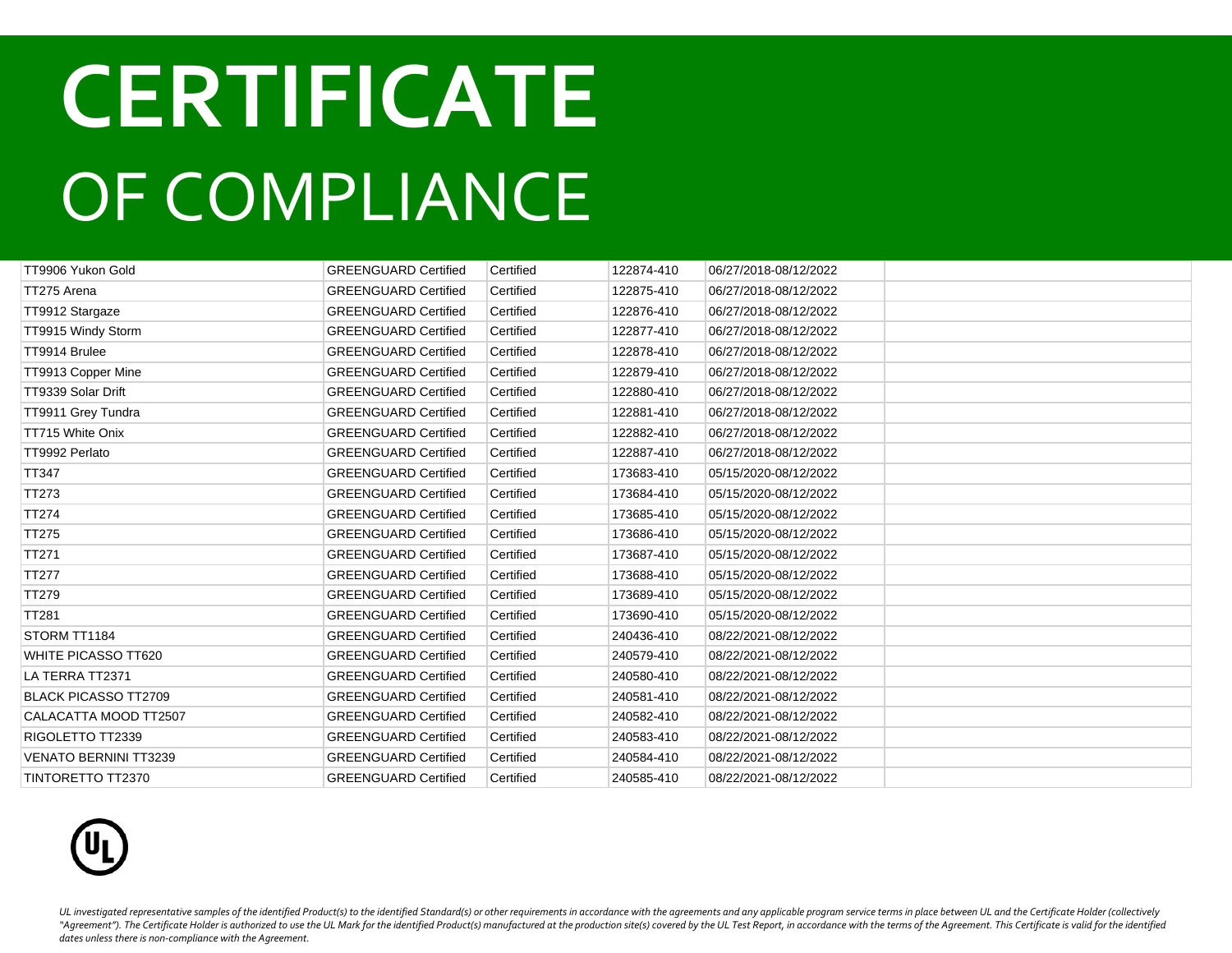| FRESCO ANTICO TT2206            | <b>GREENGUARD Certified</b> | Certified | 240586-410 | 08/22/2021-08/12/2022 |  |
|---------------------------------|-----------------------------|-----------|------------|-----------------------|--|
| <b>FRESCO GLACIALE TT2207</b>   | <b>GREENGUARD Certified</b> | Certified | 240587-410 | 08/22/2021-08/12/2022 |  |
| FRESCO NUOVO TT2202             | <b>GREENGUARD Certified</b> | Certified | 240588-410 | 08/22/2021-08/12/2022 |  |
| FRESCO GRANDIOSO TT2356         | <b>GREENGUARD Certified</b> | Certified | 240589-410 | 08/22/2021-08/12/2022 |  |
| FRESCO PERDUTO TT2203           | <b>GREENGUARD Certified</b> | Certified | 240590-410 | 08/22/2021-08/12/2022 |  |
| FRESCO OSCURO TT4152            | <b>GREENGUARD Certified</b> | Certified | 240591-410 | 08/22/2021-08/12/2022 |  |
| BIANCO PERLINO TT1510           | <b>GREENGUARD Certified</b> | Certified | 240592-410 | 08/22/2021-08/12/2022 |  |
| <b>FOSSIL PERLINO TT1511</b>    | <b>GREENGUARD Certified</b> | Certified | 240593-410 | 08/22/2021-08/12/2022 |  |
| ASH PERLINO TT1512              | <b>GREENGUARD Certified</b> | Certified | 240594-410 | 08/22/2021-08/12/2022 |  |
| <b>MARRONE PERLINO TT1513</b>   | <b>GREENGUARD Certified</b> | Certified | 240595-410 | 08/22/2021-08/12/2022 |  |
| <b>GRIGIO PERLINO TT1514</b>    | <b>GREENGUARD Certified</b> | Certified | 240596-410 | 08/22/2021-08/12/2022 |  |
| LIBERTÀ TT2333                  | <b>GREENGUARD Certified</b> | Certified | 240597-410 | 08/22/2021-08/12/2022 |  |
| <b>CALACATTA FLUENTE TT1211</b> | <b>GREENGUARD Certified</b> | Certified | 240598-410 | 08/22/2021-08/12/2022 |  |
| CALACATTA PERLA TT1212          | <b>GREENGUARD Certified</b> | Certified | 240599-410 | 08/22/2021-08/12/2022 |  |
| CALACATTA DIAMANTE TT1213       | <b>GREENGUARD Certified</b> | Certified | 240600-410 | 08/22/2021-08/12/2022 |  |
| AZALAI NEGRO NATURAL TT2710     | <b>GREENGUARD Certified</b> | Certified | 240601-410 | 08/22/2021-08/12/2022 |  |
| KELYA TT2712                    | <b>GREENGUARD Certified</b> | Certified | 240602-410 | 08/22/2021-08/12/2022 |  |
| <b>ITALIAN ALPS TT2430</b>      | <b>GREENGUARD Certified</b> | Certified | 240603-410 | 08/22/2021-08/12/2022 |  |
| VANILLA TT402                   | <b>GREENGUARD Certified</b> | Certified | 240604-410 | 08/22/2021-08/12/2022 |  |
| <b>GRIS ROCA TT491</b>          | <b>GREENGUARD Certified</b> | Certified | 240605-410 | 08/22/2021-08/12/2022 |  |
| CONCRETE TT416                  | <b>GREENGUARD Certified</b> | Certified | 240606-410 | 08/22/2021-08/12/2022 |  |
| <b>METEOR DARK TT2365</b>       | <b>GREENGUARD Certified</b> | Certified | 240607-410 | 08/22/2021-08/12/2022 |  |
| LIPARI CALACATTA TT2332         | <b>GREENGUARD Certified</b> | Certified | 240608-410 | 08/22/2021-08/12/2022 |  |
| MILAN CALACATTA TT800           | <b>GREENGUARD Certified</b> | Certified | 240609-410 | 08/22/2021-08/12/2022 |  |
| ARABESCO TT2318                 | <b>GREENGUARD Certified</b> | Certified | 240629-410 | 08/22/2021-08/12/2022 |  |
| NOKA TT707                      | <b>GREENGUARD Certified</b> | Certified | 240630-410 | 08/22/2021-08/12/2022 |  |

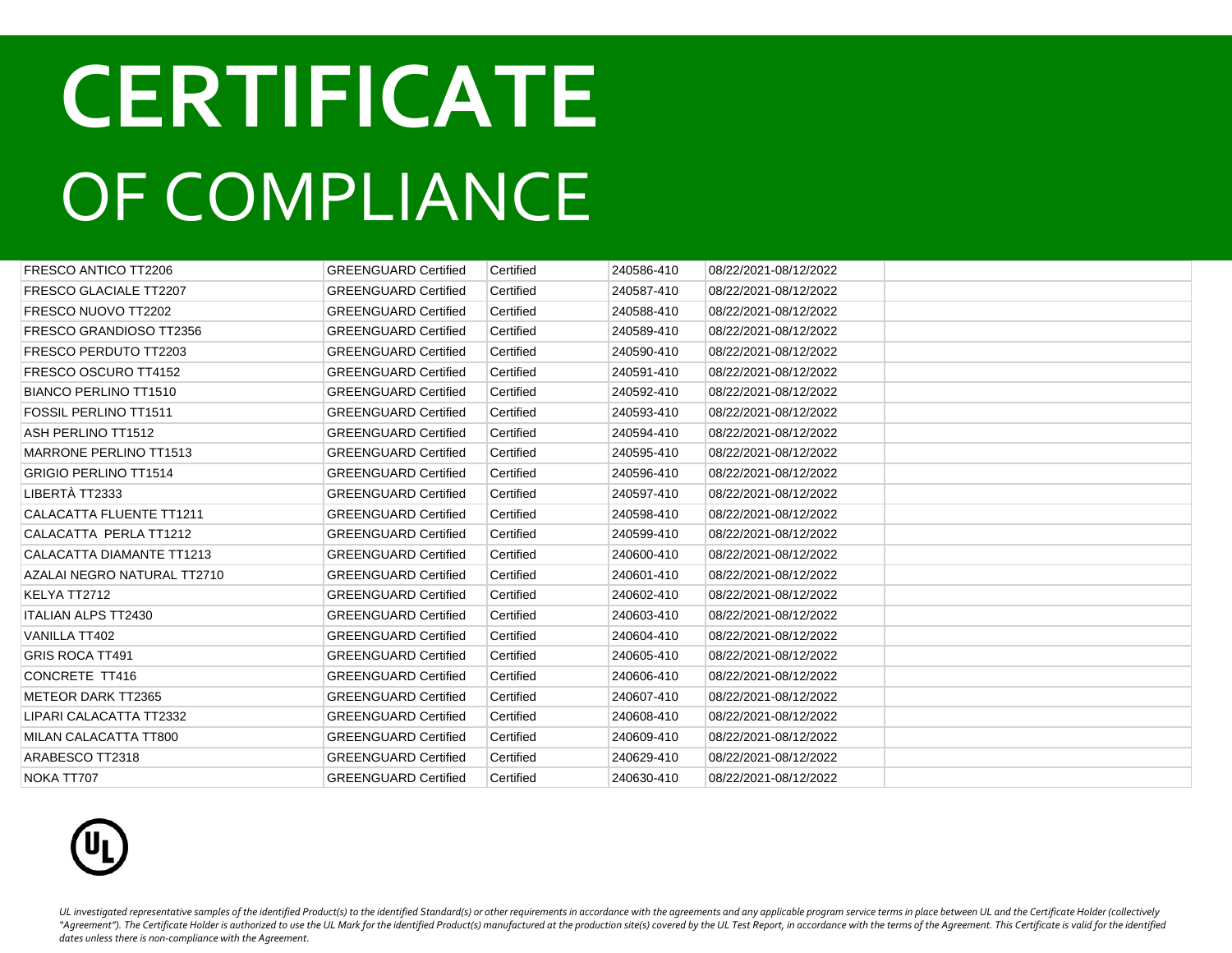| <b>GRIS EXPO TT708</b>      | <b>GREENGUARD Certified</b> | Certified | 240631-410 | 08/22/2021-08/12/2022 |  |
|-----------------------------|-----------------------------|-----------|------------|-----------------------|--|
| NEGRO TEBAS TT709           | <b>GREENGUARD Certified</b> | Certified | 240632-410 | 08/22/2021-08/12/2022 |  |
| PURO TT437                  | <b>GREENGUARD Certified</b> | Certified | 240633-410 | 08/22/2021-08/12/2022 |  |
| DAVINCI BLANCO TT1516       | <b>GREENGUARD Certified</b> | Certified | 240634-410 | 08/22/2021-08/12/2022 |  |
| <b>CUSTOMS TT2501</b>       | <b>GREENGUARD Certified</b> | Certified | 240635-410 | 08/22/2021-08/12/2022 |  |
| <b>MAGMA TT534</b>          | <b>GREENGUARD Certified</b> | Certified | 240636-410 | 08/22/2021-08/12/2022 |  |
| KASHMIR GREY TT9350         | <b>GREENGUARD Certified</b> | Certified | 240637-410 | 08/22/2021-08/12/2022 |  |
| <b>BRILLIANT GREY TT704</b> | <b>GREENGUARD Certified</b> | Certified | 240638-410 | 08/22/2021-08/12/2022 |  |
| KASHMIR GREY TT9350         | <b>GREENGUARD Certified</b> | Certified | 240666-410 | 08/22/2021-08/12/2022 |  |
| <b>BRILLIANT GREY TT704</b> | <b>GREENGUARD Certified</b> | Certified | 240667-410 | 08/22/2021-08/12/2022 |  |
| <b>MARQUINA TT2137</b>      | <b>GREENGUARD Certified</b> | Certified | 240668-410 | 08/22/2021-08/12/2022 |  |
| CALACATTA BORGHINI TT005    | <b>GREENGUARD Certified</b> | Certified | 240669-410 | 08/22/2021-08/12/2022 |  |
| SUPERBIA TT1111             | <b>GREENGUARD Certified</b> | Certified | 240670-410 | 08/22/2021-08/12/2022 |  |
| LUSSURIA TT2222             | <b>GREENGUARD Certified</b> | Certified | 240671-410 | 08/22/2021-08/12/2022 |  |
| <b>ACCIDIA TT3333</b>       | <b>GREENGUARD Certified</b> | Certified | 240672-410 | 08/22/2021-08/12/2022 |  |
| <b>AVARIZIA TT4444</b>      | <b>GREENGUARD Certified</b> | Certified | 240673-410 | 08/22/2021-08/12/2022 |  |
| CERVAIOLE TT0000            | <b>GREENGUARD Certified</b> | Certified | 240674-410 | 08/22/2021-08/12/2022 |  |
| ORGOGLIO TT0410             | <b>GREENGUARD Certified</b> | Certified | 240675-410 | 08/22/2021-08/12/2022 |  |
| GOLA TT2386                 | <b>GREENGUARD Certified</b> | Certified | 240676-410 | 08/22/2021-08/12/2022 |  |
| <b>IRA TT9999</b>           | <b>GREENGUARD Certified</b> | Certified | 240677-410 | 08/22/2021-08/12/2022 |  |
| <b>INVIDIA TT2363</b>       | <b>GREENGUARD Certified</b> | Certified | 240678-410 | 08/22/2021-08/12/2022 |  |
| CALACATTA MAGNIFICO TT0110  | <b>GREENGUARD Certified</b> | Certified | 240679-410 | 08/22/2021-08/12/2022 |  |
| <b>FANTASY GREY TT0919</b>  | <b>GREENGUARD Certified</b> | Certified | 240680-410 | 08/22/2021-08/12/2022 |  |
| CALACATTA VENA ORO TT0920   | <b>GREENGUARD Certified</b> | Certified | 240681-410 | 08/22/2021-08/12/2022 |  |
| VANITÀ TT5555               | <b>GREENGUARD Certified</b> | Certified | 240682-410 | 08/22/2021-08/12/2022 |  |
| CORCHIA TT6666              | <b>GREENGUARD Certified</b> | Certified | 240683-410 | 08/22/2021-08/12/2022 |  |